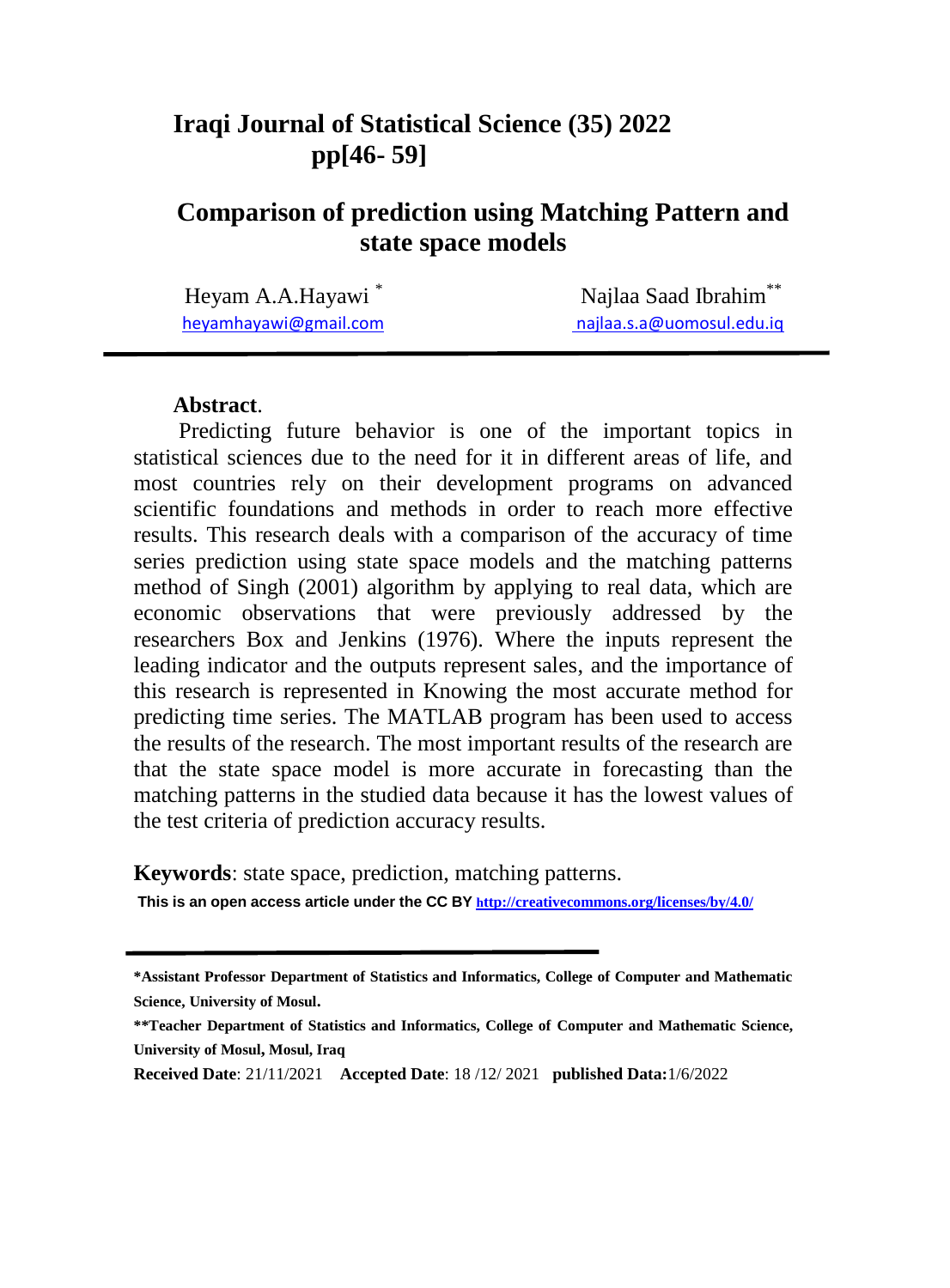## **[47] Iraqi Journal of Statistical Science**

## **1. Introduction**

 The philosophy of statistics lies in terms of the application mechanism to try to model different phenomena with models that are as close as possible to the actual reality. These models measure the degree of their strength according to the degree of their affinity with the statistical inferential properties. And that these models are on different forms and types, some of which are probabilistic, and that their formulation depends on pure probabilities (as in time series models).

Forecasting is one of the most important pillars in support of different planning processes. As it is not possible to complete any planning work if it is not based on scientific forecasts based on methodological methods. Therefore, the enterprises resort to choosing the most appropriate methods of forecasting from among these abundant quantities of these methods based on the extent of their needs and capabilities. Time series method is one of the most important methodology of high power which used prediction applications. The Box-Jenkins method is one of the best methodological methods for time series analysis.

The aim of the research is to procedure comparison between prediction with the best model of state space models and prediction in the manner of symmetric patterns of the algorithm Singh (2001) according to the criteria of the prediction accuracy test (MSE, MAPE, MAE) through the application on real data

## **2. Local approximation using Pattern Modeling and Recognition System (PMRS)**

 Local approximation patterns can be used to predict future series time behavior [Singh, 2001]. When using this technique, the time series can be represented as a vector in the following way:

$$
Y = (Y_1, Y_2, Y_3, \dots, Y_n)
$$
 (1)

Therefore, if the current value of the time series when  $[k=1]$  it can be represented by the last value in the time series  $Y_i$ , which is represented by  $Y_n$ , and one of the simple methods of forecasting can be adopted to diagnose the neighbor closest to  $Y_n$  the past values. For example, it can be said that  $Y_i$  its prediction  $Y_{n+1}$  depends on the value  $Y_{i+1}$ , and it can be expanding the current value of the time series  $Y_n$  to include more than one value, for example: when [k=2] Sc will define the current values as  $Sc = \{Y_{n-1}, Y_n\}$  and represent the last two values of the time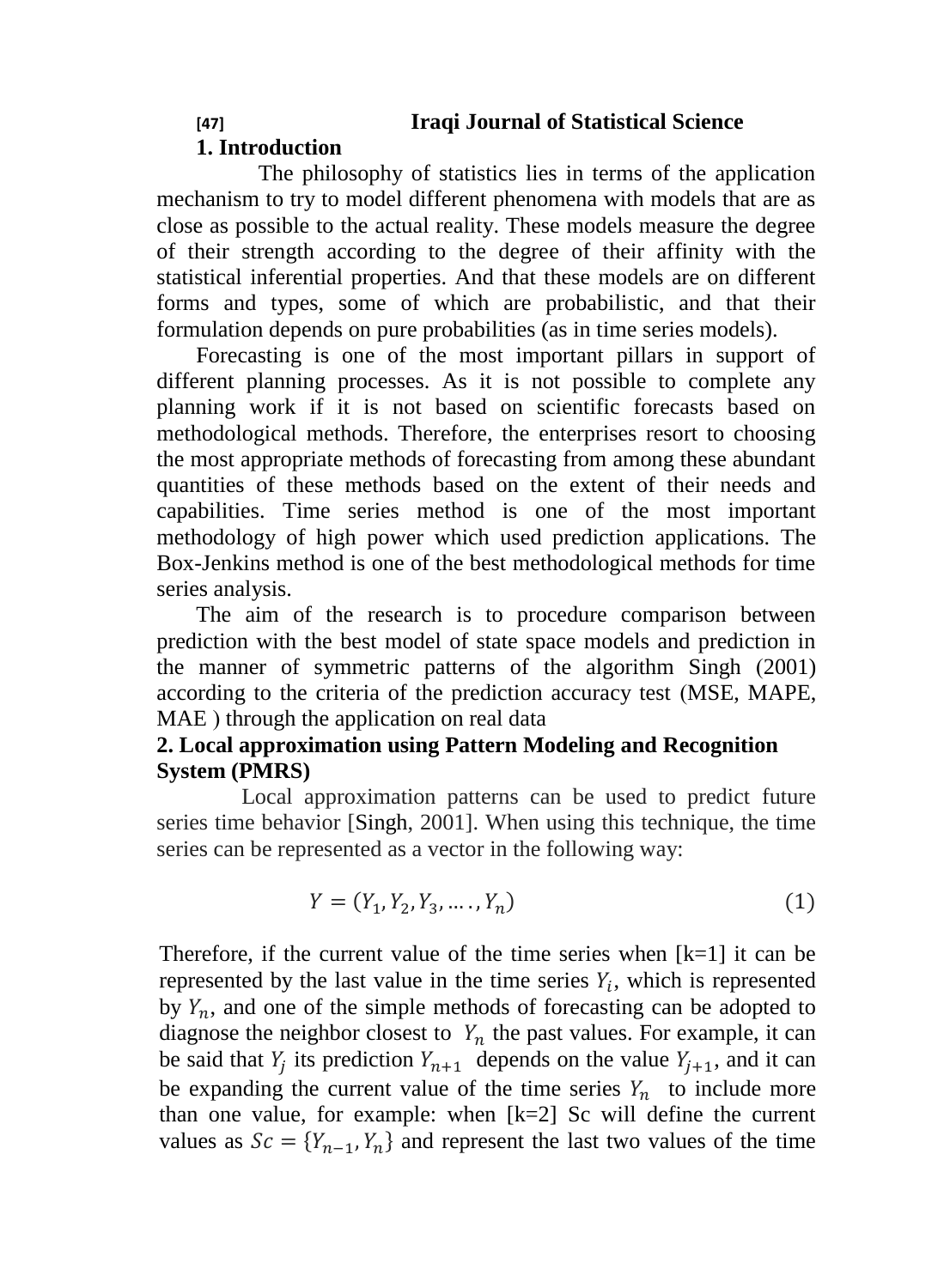**[48] Comparison of prediction using Matching Pattern and state space models** series $Y_i$ , and changing the direction of the current combination is called Pattern.

Therefore, the current values of the series prediction depend on the past values  $Sp = \{Y_{i-1}, Y_i\}$  and the value of the next series  $Y_P^+$  that were given before  $Y_{i+1}$ , provided that we prove that the values  ${Y_{i-1}, Y_i}$  are the closest neighbor to the values  ${Y_{n-1}, Y_n}$  and when some prediction measures are used, the states will be referred to as patterns. In theory, the current values can be used for any volume but in practice, current values can be represented only for the optimum size of past values of the same volume which gives a more accurate prediction whether the nearest neighbor is small or large. The prediction procedures can be illustrated according to the fuzzy symmetric pattern method through: [Singh, 2001]

$$
\hat{Y} = \emptyset (Sc, Sp, Y_P^+, K, C) \tag{2}
$$

As:  $\hat{Y}$  represent predicting a step forward, Sc represent the current values, Sp represent past values,  $Y_p^+$  represent the series value that results from the past case  $Sp$ , K represent pattern size and C represent intended to find an identical matching to the original matching.

 To illustrate the matching process for predicting the time series of the future, we assume that the time series is represented as a vector  $Y = \{Y_1, Y_2, \ldots, Y_n\}$  since (n) the total number of observations in the series. In most cases, the series is represented as a function of time, that is  $Y_n = Y_t$ , the series can be defined  $S = \{S_1, S_2, ..., S_{n-1}\}\$ as the difference vector representing the transition from The case (n) to the case  $(n+1)$ . As:

$$
S_i = Y_{i-1} - Y_i \qquad \qquad, \forall i \quad, 1 \le i \le n-1 \tag{3}
$$

 The nearest neighbor is defined mathematically, the series is encoded Y as a vector with respect to the change in direction.

For this purpose,  $Y_i$  it is encoded as 0 if  $Y_{i+1} < Y_i$  as 1 if  $Y_i$  and 2 if  $Y_{i+1} = Y_i$  as follows: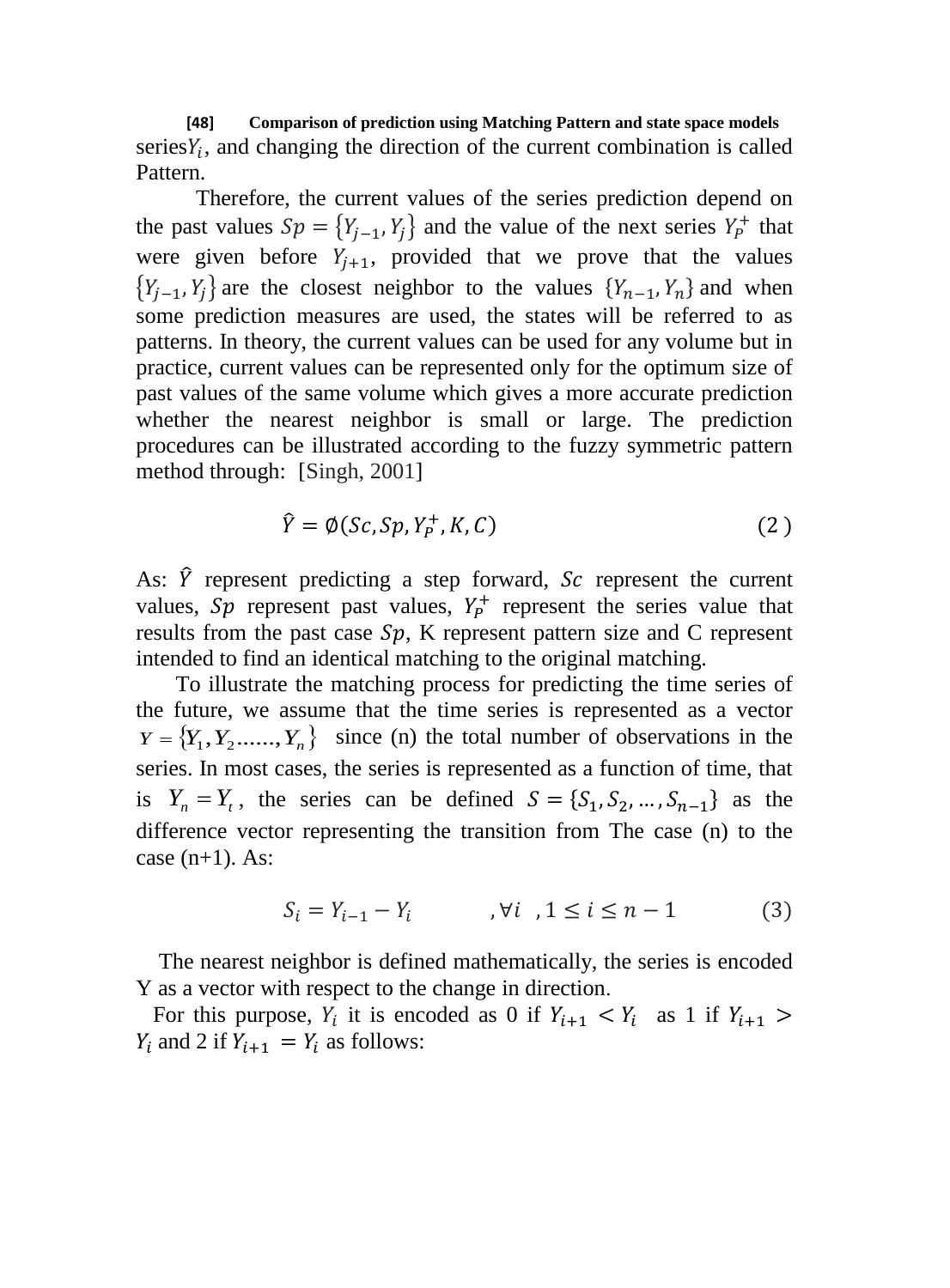**[49] Iraqi Journal of Statistical Science**

$$
Y_i = \begin{cases} 0 & if \ Y_{i+1} < Y_i \\ 1 & if \ Y_{i+1} > Y_i \\ 2 & if \ Y_{i+1} = Y_i \end{cases} \tag{4}
$$

Therefore, the complete time series is encoded  $p = [b_1, b_2, \dots, b_{n-1}]$ as  $b_i$  binary values are either zero or one except in some cases where the series value does not change. We will denote it by (2). The patterns differ according to their size, but most of the time they are  $(2 \le k \le 5)$ and that the number of possible shapes at the font size (k) is  $(2^k+1)$ , knowing that there are many matching to one pattern. Patterns with small sizes will have simple and distinct shapes while patterns with large sizes will have complex shapes[Singh,2000].

#### **3. Algorithm of Fuzzy Pattern Matching for (Singh, 2001)**

 This algorithm was suggested by the researcher Singh, and it is present in a lot of research McAtckney & Singh (1998) , Singh( 1999) & Singh( 2001) and its steps are as follows:

- 1- We start by choosing the pattern that has the lowest magnitude, that is k=2 taken from the last two values of series  $P' = (b_{n-2}, b_{n-1})$ .
- 2- We look at the coded time series( $b_1, b_2, ..., b_{n-3}$ ) to find the closest matching for  $\hat{P}$ . Assume the closest matching is  $P'' = (b_{i-1}, b_i)$  to group P'& P'' corresponds to  $(S_{n-2}, S_{n-1})$  &  $(S_{i-1}, S_i)$  respectively, j represents the location of the matching. Then we use the following equation: -

$$
\nabla = \sum_{i=1}^{k} W_i (S_{n-i} - S_{j-i})
$$
 (5)

As: j represent the matching site, S represent the view difference value, k represent the size of the pattern and  $W_i$  equal to one for all sizes.

3- Calculating the expectation value  $Y_{n+1}$  as it depends on Eq.(5). We take the lowest value of  $\nabla$  what is the value of (j) corresponds to less  $\nabla$ . if it is  $(b_j = 1)$  then the expectation for the value  $(Y_{n+1})$  is higher and that: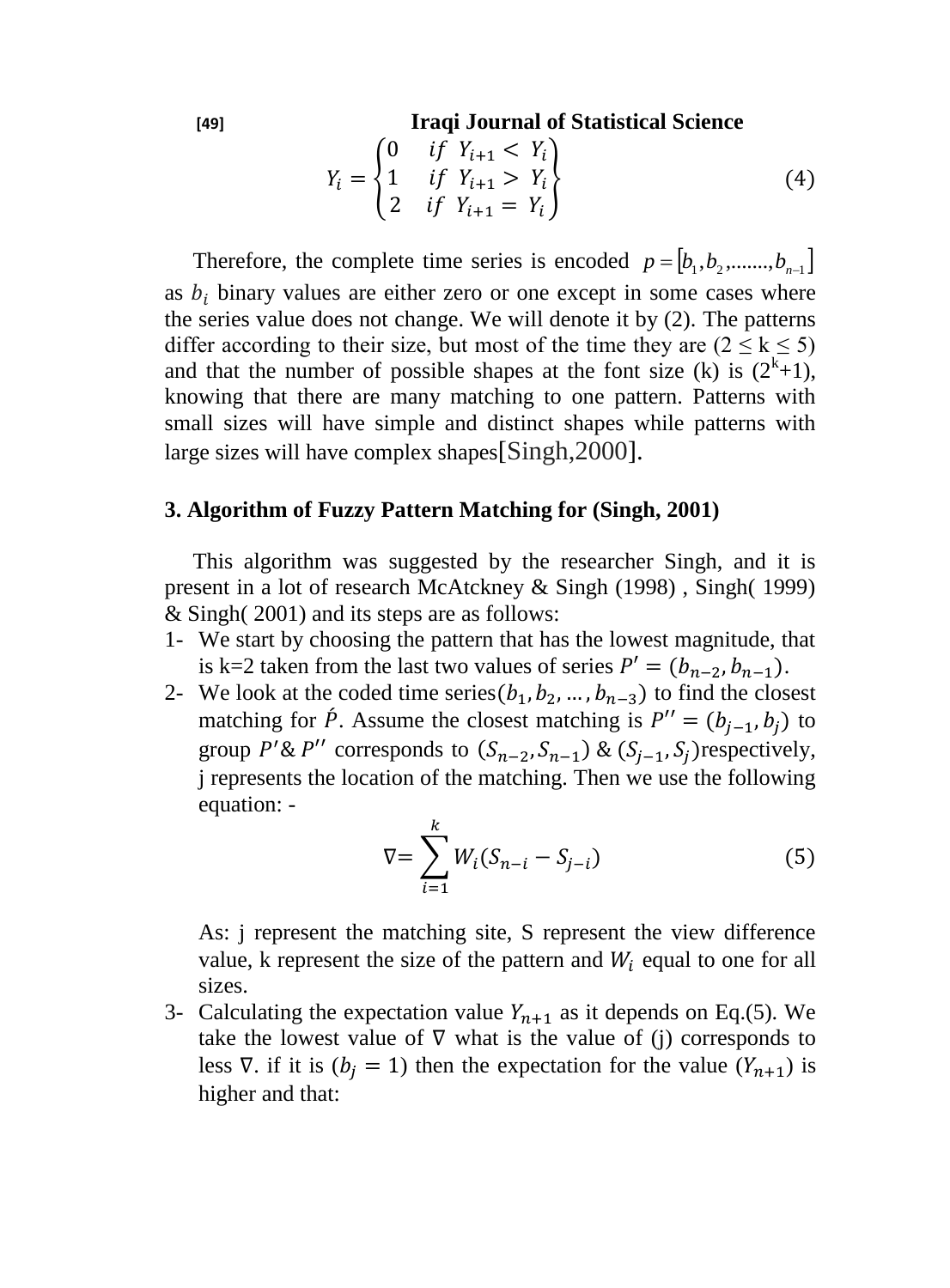**[50] Comparison of prediction using Matching Pattern and state space models**  $Y_{n+1} = Y_n + BS_{i+1}$  (6)

If it is  $(b_i = 0)$  then the expectation value is for  $(Y_{n+1})$ :

$$
Y_{n+1} = Y_n - BS_{i+1}
$$
 (7)

And if it is  $(b_i = 2)$  then the expectation value is for  $(Y_{n+1})$ :

$$
Y_{n+1} = Y_n \tag{8}
$$

As:

$$
B = \frac{1}{k} \sum_{i=1}^{k} \frac{S_{n-1}}{S_{j-1}}
$$
(9)

As:  $Y_n$  represent the last value of the original series.  $Y_{n+1}$  represent the value to be predicted.  $S_{i+1}$  represent the difference in viewing value (j+1), i.e.  $S_{n+1} = Y_{i+2} - Y_{i+1}$ .  $b_i$  represents the encoded value of the watch ( j). n represent sample size. k represent size pattern, and i represents a counter for values k starting from 2 to 5.

- 4- When making steps 1 to 3 with this, we have predicted one step forward when  $(k = 2)$ , and so we repeat the steps until the prediction values are completed when  $(k = 2)$ .
- 5- Resize k and repeat steps 1 to 4 and after applying all the sizes for k we will use error measures to find the best size whose prediction values are close to the original values.

#### **4. State-Space Models**

 The state space is a special mathematical approach to representing the different dynamic systems based mainly on the notion of the Markovian property. The representation of the state space is a mathematical model to represent a physical system as a set of inputs and outputs by means of a pair of differential differentiation equations of the first order, the first describing the input vector at time  $(t+1)$  and symbolizing it  $X_{t+1}$  with a significance  $X_t$  as well as the input  $U_t$  and called the state equation, while the second describes the output  $Y_t$ significance of both the inputs  $X_t$  and the inputs  $U_t$ , this equation is called the observation equation. These two equations can be clarified in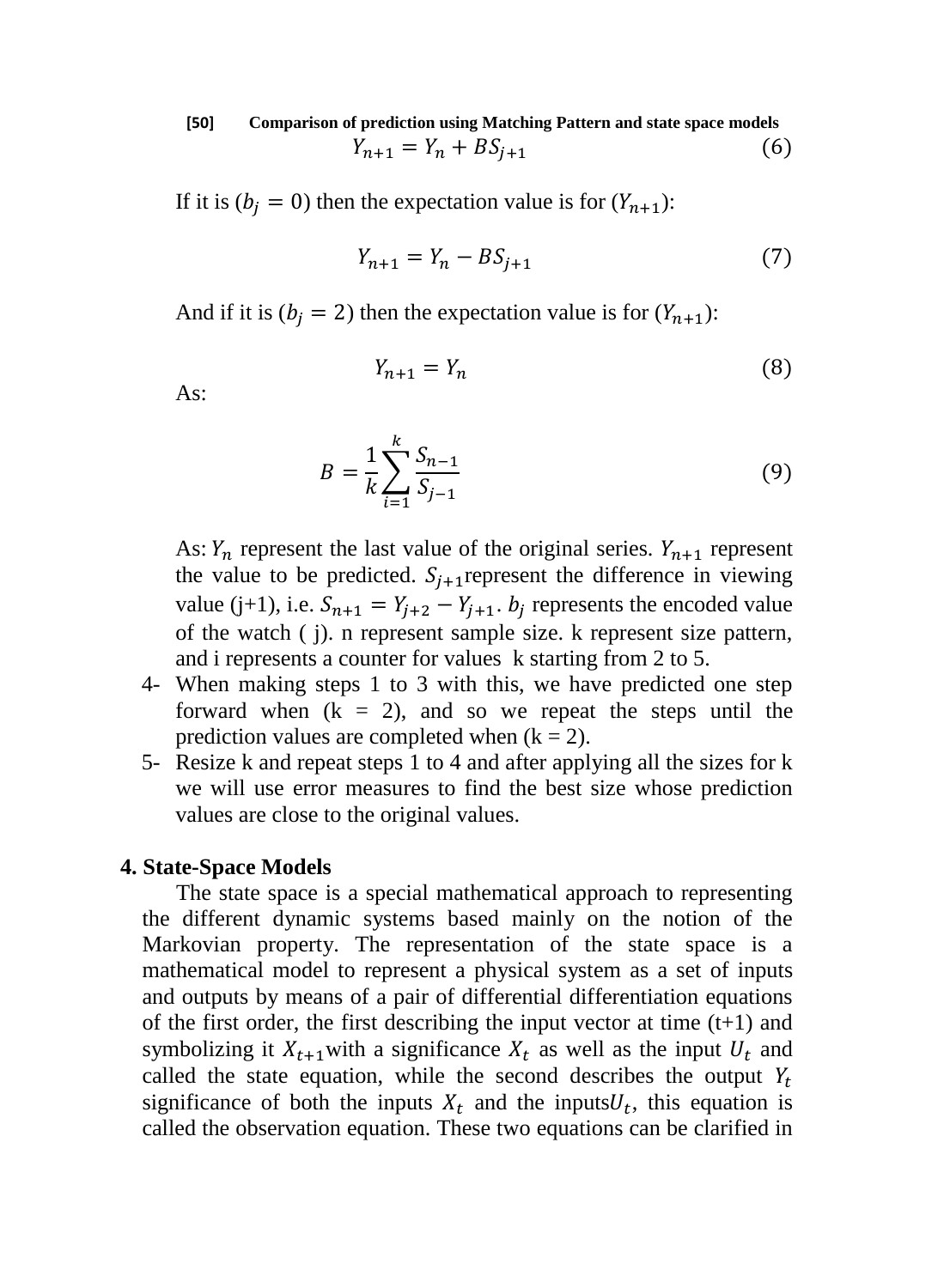#### **[51] Iraqi Journal of Statistical Science**

the case of a single input single output (SISO), as follows:[ AlKayat, 2011][ Ibrahim & Hayawi, 2021]

$$
X_{t+1} = AX_t + BU_t \tag{10a}
$$

$$
Y_t = CX_t + DU_t \tag{10b}
$$

As: A represents the independent dynamics of the system with the dimension  $(n \times n)$ . B represents the effect of control verbs in the dimension  $(n \times n)$ . C represents the projection to the observed variables in the dimension  $(n\times1)$ . and D represents real value.

 These two equations play an important role in the study of dynamic systems, as the inputs and outputs are expressed through a differential equation when there is a specific system in the intermittent time and there are usually uncontrolled disturbances deal as random variables or disturbances affecting the outputs[Guerbyenne & Hamdi, 2014], [Nelles, 2001]. The case space models give effective basics in time series analysis within a wide range in many fields including engineering and economic matrices and among many researchers among them [Box & Jenkines et al., 2016] and there are several reasons for using case space models because they give a sophisticated set of recursive equations that are used to find Prediction, this method is called the Kalman Filter, which helps to facilitate the calculation process to find the prediction error [Kalman, 1960]. The case space models are also known as the internal model because they are unique from other models by being in parallel with the variables that can be measured, and which cannot be measured, they are included in the model, for details[Box & Jenkines et al., 2016] [Hayawi, 2022].

#### **5. Testing the accuracy of predictive results**

 Accuracy is often called the word goodness of fit, which refers to how to make the prediction model able to generate data with efficiency, and there are several criteria by which to adjust the accuracy of the model in prediction, including: [ Tohme , 2012]

1- **The Mean Square Error**: is defined by the following formula:

$$
MSE = \frac{\sum_{t=1}^{n} (Y_t - \hat{Y}_t)}{n}
$$
 (11)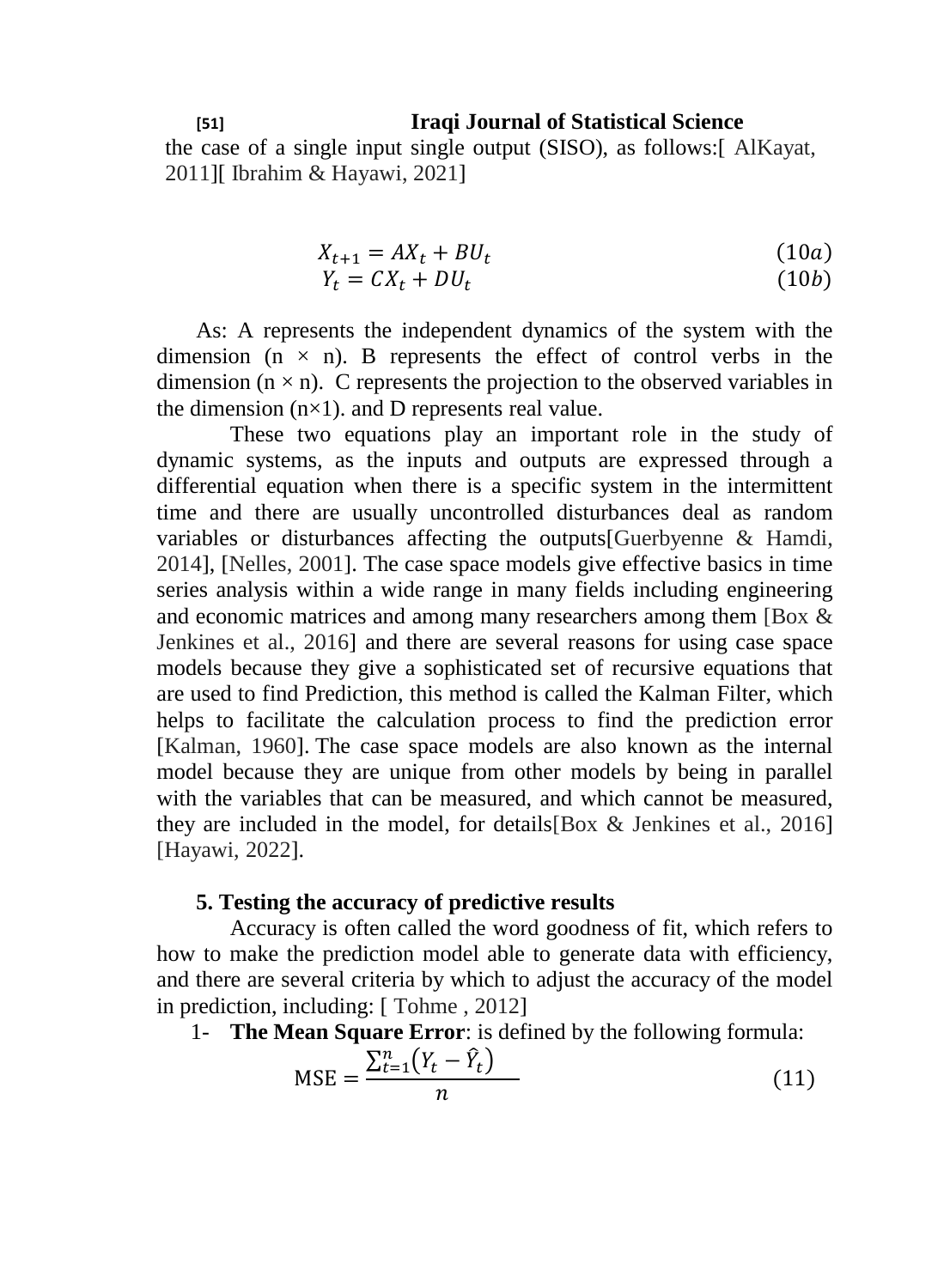- **[52] Comparison of prediction using Matching Pattern and state space models** Since:  $Y_t$  represents the true values of the series,  $\hat{Y}_t$ represents the predicted values of the series, and n represents the prediction period.
- 2- **The Mean Absolute Error**: can be found by the following formula:

$$
MAE = \frac{\sum_{t=1}^{n} |Y_t - \hat{Y}_t|}{n} \tag{12}
$$

3- **Mean Absolute Percentage Error:** is calculated as follows:

$$
MAPE = \frac{\sum_{t=1}^{n} |Y_t - \hat{Y}_t / Y_t|}{n} * 100
$$
 (13)

### **6.The practical side**

In this research, real data was used, and it is economic observations that were previously addressed by researchers Box and Jenkins (1976), which is  $U_t$ , which represents a leading indicator. and the outputs  $Y_t$ represents sales and includes (150) pairs of inputs and outputs[Box & Jenkines, 1996]. The input and output data can be represented in the following two forms: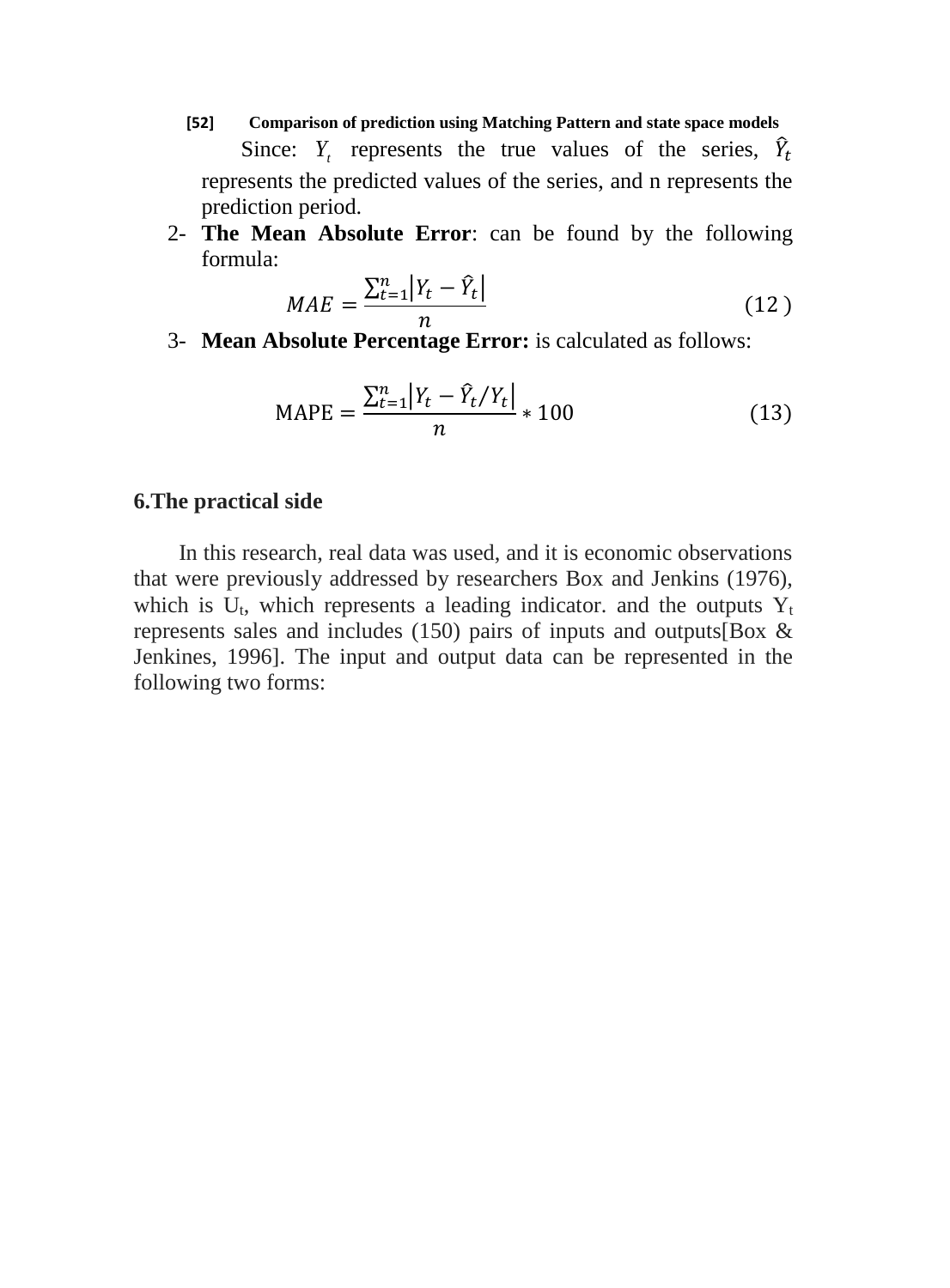





We notice from Fig. (1) and Fig. (2) that the data are unstable. Box and Jenkins (1976) researchers processed the first difference of the two series. 145 views were taken from the data and the rest was used for prediction.

 A case space model was found for the data with different parameters and selecting the best model that has the lowest value for the statistical criteria as shown in table 1.

| Standards<br><b>Ranks</b> | AIC       | Loss fun. | <b>FPE</b> |
|---------------------------|-----------|-----------|------------|
|                           | 0.5310    | 1.3924    | 1.70185    |
| 2                         | 0.2839    | 0.890379  | 1.33557    |
| 3                         | $-0.4758$ | 0.341028  | 0.633337   |
| 4                         | $-0.9273$ | 0.13246   | 0.16858    |
|                           | 0.6018    | 0.481181  | 2.4059     |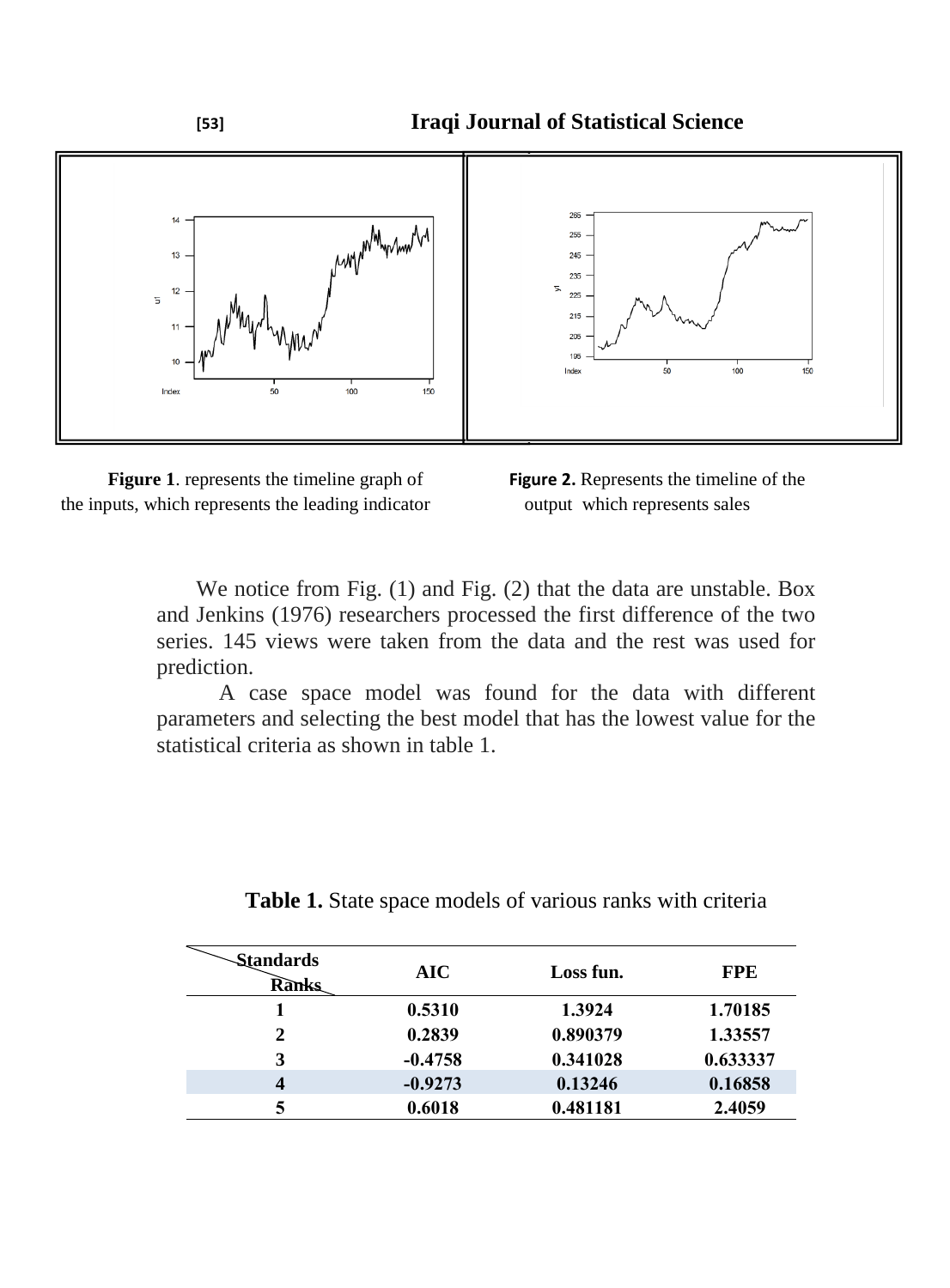#### **[54] Comparison of prediction using Matching Pattern and state space models**

We notice from Table (1) above that the best model of the fourthlevel case space has the lowest AIC, Loss function and FPE standard and is formulated as follows:

$$
A = \begin{bmatrix} -0.571 & 2.7689 & -0.80335 & -1.3188 & 1.1337 \\ -0.67978 & 0.87412 & -0.50666 & 0.64417 & 0.24174 \\ -2.9175 & 4.7416 & -1.9105 & -1.6517 & 2.1577 \\ -0.29977 & -0.3237 & 0.48917 & -0.25331 & -0.82795 \\ 1.4372 & -2.2158 & 0.76012 & 1.571 & -1.1798 \end{bmatrix}
$$

$$
B = \begin{bmatrix} 102.53 \\ 20.271 \\ 159.53 \\ 3.2534 \\ -93.239 \end{bmatrix} , R = \begin{bmatrix} 25.972 \\ 7.8994 \\ 46.546 \\ -4.1389 \\ -22.47 \end{bmatrix} , N(0) = \begin{bmatrix} 3.2701 \\ 1.2645 \\ 13.872 \\ -7.7074 \\ -1.3809 \end{bmatrix}
$$

$$
C = \begin{bmatrix} 1.504 & 3.603 & 2.9059 & -0.76076 & -3.1034 \end{bmatrix}
$$

The value of  $D = 0$ , and using the MATLAB system, the best case space model was represented by the ARMAX model formula. To ensure the accuracy of the results obtained in terms of the accuracy of the state space model, a random drawing of the remaining series can be observed, as shown in the following figure:

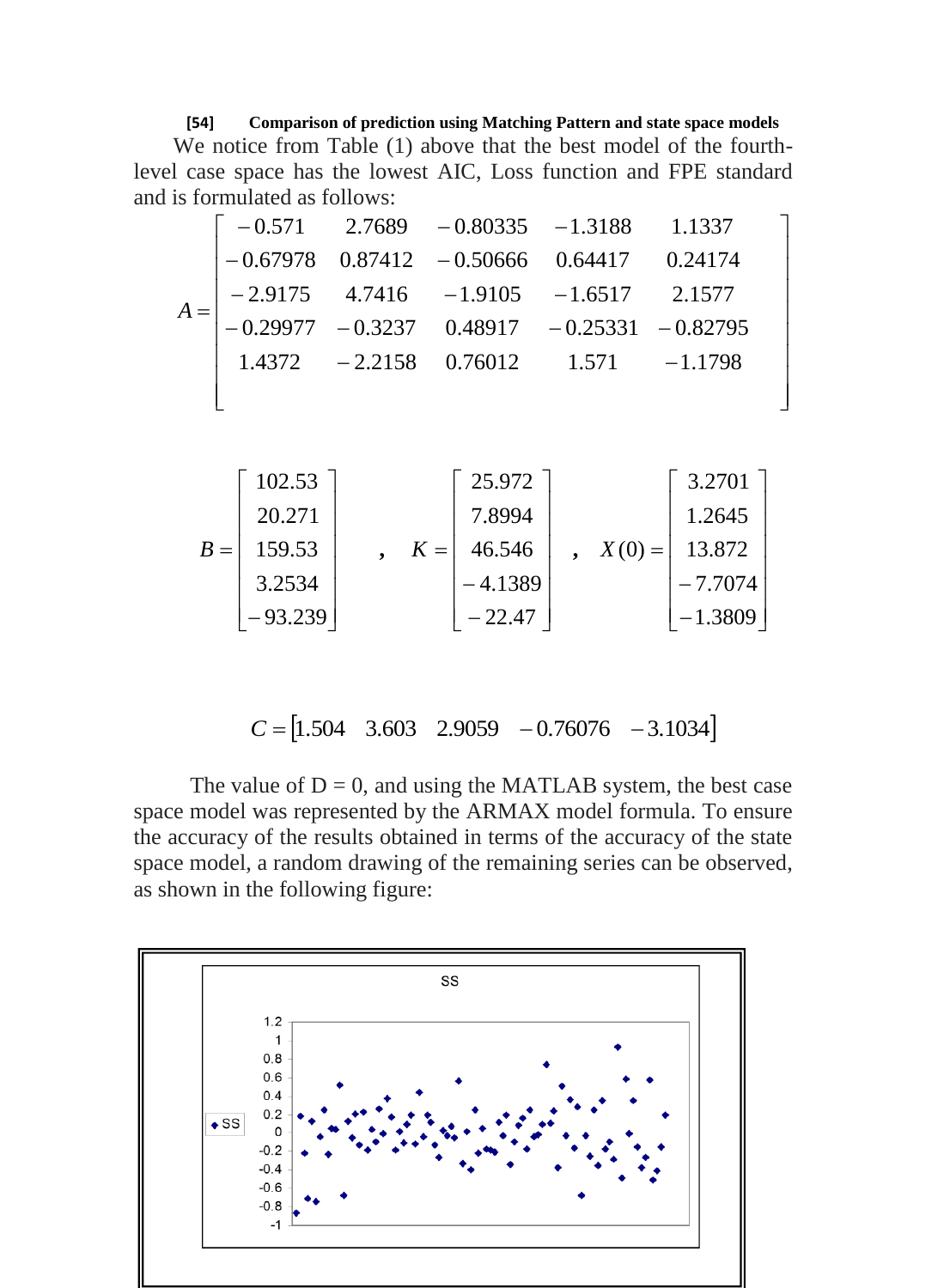After that, the state space model was predicted and as shown in Table 2. as follows:

| series | <b>Original values</b> | <b>Forecast values</b><br>$\lambda$ |
|--------|------------------------|-------------------------------------|
| 146    | 263.3                  | 263.7                               |
| 147    | 262.8                  | 262.3                               |
| 148    | 261.8                  | 262.8                               |
| 149    | 262.2                  | 262.6                               |
| 150    | 262.7                  | 262.2                               |

**Table 2.** The prediction values of the state space model.

 After that, the application was made using the matching patterns method on the research data where the patterns vector was found using the Eq.(4) and the differences and the series of patterns were found for the data as shown in Table (3) the following:

**Table 3.** The original data with finding the series of differences and the series of patterns.

| T | $Y_i$ | Pat<br>terns<br>Vector $P'$ | vector<br>of differences | T  | $Y_i$ | Pat<br>terns<br>Vector $P'$ | vector<br>of differences |
|---|-------|-----------------------------|--------------------------|----|-------|-----------------------------|--------------------------|
|   | 200.1 | $\mathbf{0}$                | $-0.6$                   | 74 | 209.7 | $\mathbf{0}$                | $-0.9$                   |
| 2 | 199.5 | $\mathbf{0}$                | $-0.1$                   | 75 | 208.8 | 2                           | 0.0                      |
| 3 | 199.4 | $\mathbf{0}$                | $-0.5$                   | 76 | 208.8 | C<br>∠                      | 0.0                      |
| 4 | 198.9 |                             | 0.1                      | 77 | 208.8 |                             | 1.8                      |
|   | 199   |                             | 1.2                      | 78 | 210.6 |                             | 1.3                      |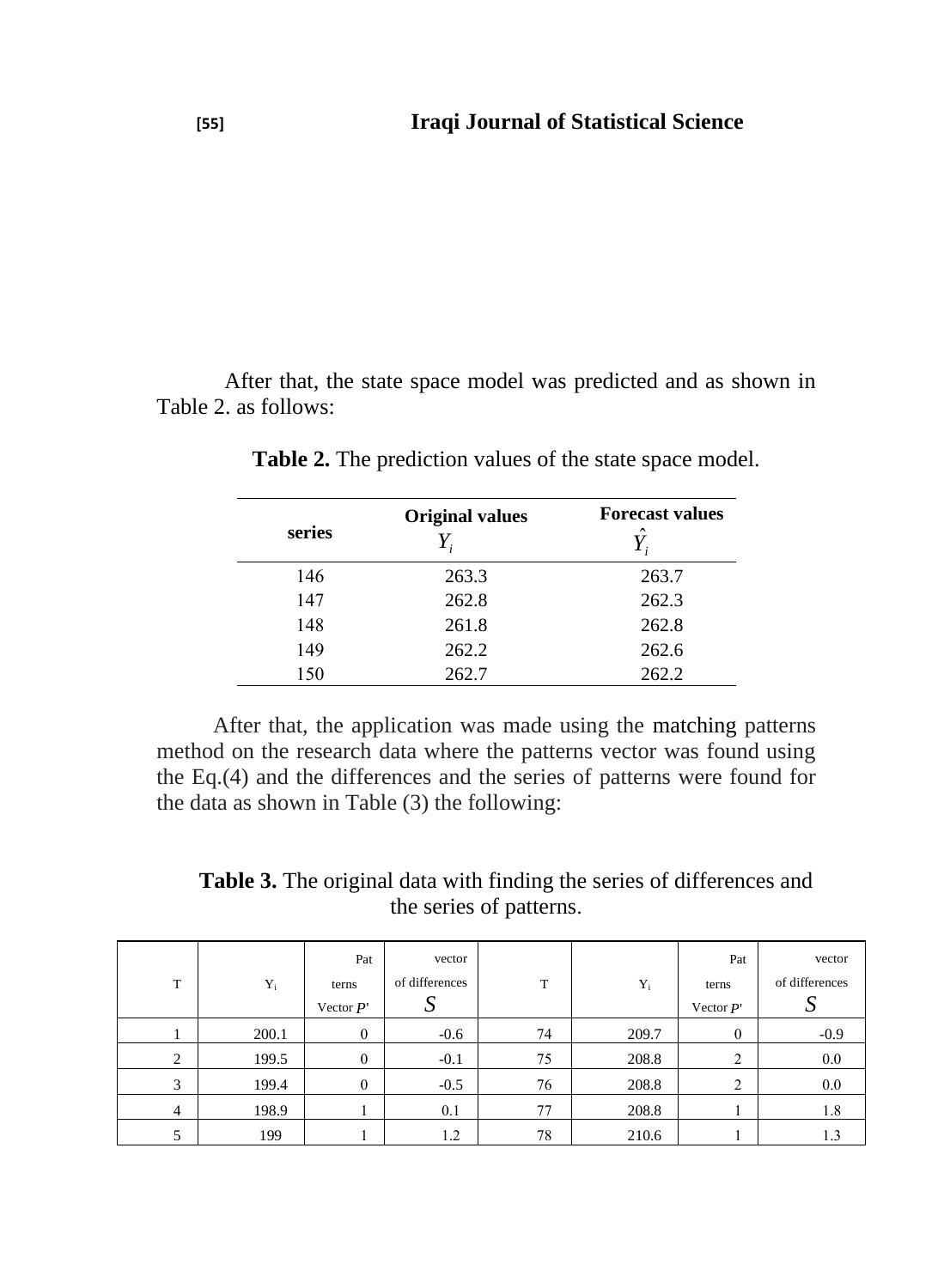|                  | $[56]$    |                  |               |          | <b>Comparison of prediction using Matching Pattern and state space models</b> |                  |         |
|------------------|-----------|------------------|---------------|----------|-------------------------------------------------------------------------------|------------------|---------|
| 6                | 200.2     | $\boldsymbol{0}$ | $-1.6$        | 79       | 211.9                                                                         | 1                | 0.9     |
| $\boldsymbol{7}$ | 198.6     | $\mathbf{1}$     | $1.4\,$       | $\bf 80$ | 212.8                                                                         | $\boldsymbol{0}$ | $-0.3$  |
| $\,8\,$          | 200       | $\,1$            | 0.3           | 81       | 212.5                                                                         | $\mathbf{1}$     | 2.3     |
| 9                | 200.3     | $\mathbf{1}$     | $0.9\,$       | 82       | 214.8                                                                         | $\mathbf{1}$     | 0.5     |
| $10\,$           | 201.2     | $\mathbf{1}$     | $0.4\,$       | 83       | 215.3                                                                         | $\mathbf{1}$     | 2.2     |
| 11               | 201.6     | $\boldsymbol{0}$ | $-0.1$        | 84       | 217.5                                                                         | $\,1$            | 1.3     |
| 12               | 201.5     | $\sqrt{2}$       | $0.0\,$       | 85       | 218.8                                                                         | $\mathbf{1}$     | 1.9     |
| 13               | 201.5     | $\mathbf{1}$     | $2.0$         | 86       | 220.7                                                                         | $\,1$            | $1.5$   |
| 14               | 203.5     | $\mathbf{1}$     | 1.4           | 87       | 222.2                                                                         | $\mathbf{1}$     | 4.5     |
| 15               | 204.9     | $\,1$            | 2.2           | $\bf 88$ | 226.7                                                                         | $\,1$            | 1.7     |
| 16               | 207.1     | $\mathbf{1}$     | $3.4\,$       | 89       | 228.4                                                                         | $\mathbf{1}$     | $4.8\,$ |
| 17               | 210.5     | $\sqrt{2}$       | $0.0\,$       | 90       | 233.2                                                                         | $\mathbf{1}$     | 2.5     |
| 18               | 210.5     | $\boldsymbol{0}$ | $-0.7$        | 91       | 235.7                                                                         | $\mathbf{1}$     | 1.4     |
| 19               | 209.8     | $\boldsymbol{0}$ | $-0.1$        | 92       | 237.1                                                                         | $\,1$            | 3.5     |
| 20               | $208.8\,$ | $\mathbf{1}$     | $0.7\,$       | 93       | 240.6                                                                         | $\mathbf{1}$     | 3.2     |
| 21               | 209.5     | $\mathbf{1}$     | 3.7           | 94       | 243.8                                                                         | $\,1$            | $1.5$   |
| 22               | 213.2     | $\mathbf{1}$     | $0.5\,$       | 95       | 245.3                                                                         | $\mathbf{1}$     | 0.7     |
| 23               | 213.7     | $\,1$            | 1.4           | 96       | 246                                                                           | $\,1$            | 0.3     |
| 24               | 215.1     | $\mathbf{1}$     | $3.6\,$       | 97       | 246.3                                                                         | $\mathbf{1}$     | 1.4     |
| 25               | 218.7     | $\mathbf{1}$     | 1.1           | 98       | 247.7                                                                         | $\boldsymbol{0}$ | $-0.1$  |
| $26\,$           | 219.8     | $\mathbf{1}$     | $0.7\,$       | 99       | 247.6                                                                         | $\mathbf{1}$     | $0.2\,$ |
| 27               | 220.5     | $\,1$            | 3.3           | 100      | 247.8                                                                         | $\,1$            | 1.6     |
| $28\,$           | 223.8     | $\boldsymbol{0}$ | $\mbox{-}1.0$ | 101      | 249.4                                                                         | $\boldsymbol{0}$ | $-0.4$  |
| 29               | 222.8     | $\mathbf{1}$     | 1.0           | $102\,$  | 249                                                                           | $\,1$            | 0.9     |
| $30\,$           | 223.8     | $\boldsymbol{0}$ | $-2.1$        | 103      | 249.9                                                                         | $\mathbf{1}$     | 0.6     |
| 31               | 221.7     | $\mathbf{1}$     | $0.6\,$       | 104      | 250.5                                                                         | $\mathbf{1}$     | 1.0     |
| 32               | 222.3     | $\boldsymbol{0}$ | $-1.5$        | 105      | 251.5                                                                         | $\boldsymbol{0}$ | $-2.5$  |
| 33               | 220.8     | $\boldsymbol{0}$ | $-1.4$        | 106      | 249                                                                           | $\boldsymbol{0}$ | $-1.4$  |
| 34               | 219.4     | $\mathbf{1}$     | $0.7\,$       | 107      | 247.6                                                                         | $\mathbf{1}$     | 1.2     |
| 35               | 220.1     | $\,1$            | $0.5\,$       | 108      | 248.8                                                                         | $\,1$            | 1.6     |
| 36               | 220.6     | $\boldsymbol{0}$ | $-1.7$        | 109      | 250.4                                                                         | $\mathbf{1}$     | 0.3     |
| 37               | 218.9     | $\boldsymbol{0}$ | $-1.1$        | 110      | 250.7                                                                         | $\mathbf{1}$     | 2.3     |
| 38               | 217.8     | $\boldsymbol{0}$ | $-0.1$        | 111      | 253                                                                           | $\mathbf{1}$     | $0.7\,$ |
| 39               | 217.7     | $\boldsymbol{0}$ | $-2.7$        | 112      | 253.7                                                                         | $\,1$            | 1.3     |
| 40               | 215.0     | $\mathbf{1}$     | 0.3           | 113      | 255                                                                           | $\boldsymbol{0}$ | $-38.8$ |
| 41               | 215.3     | $\mathbf{1}$     | 0.6           | 114      | 216.2                                                                         | $\mathbf{1}$     | 39.8    |
| $42\,$           | 215.9     | $\mathbf{1}$     | 0.8           | 115      | 256                                                                           | $\mathbf{1}$     | 1.4     |
| 43               | 216.7     | $\sqrt{2}$       | 0.0           | 116      | 257.4                                                                         | $\mathbf{1}$     | 3.0     |
| 44               | 216.7     | $\mathbf{1}$     | 1.0           | 117      | 260.4                                                                         | $\boldsymbol{0}$ | $-0.4$  |
| 45               | 217.7     | $\mathbf{1}$     | 1.0           | 118      | 260                                                                           | $\mathbf{1}$     | 1.3     |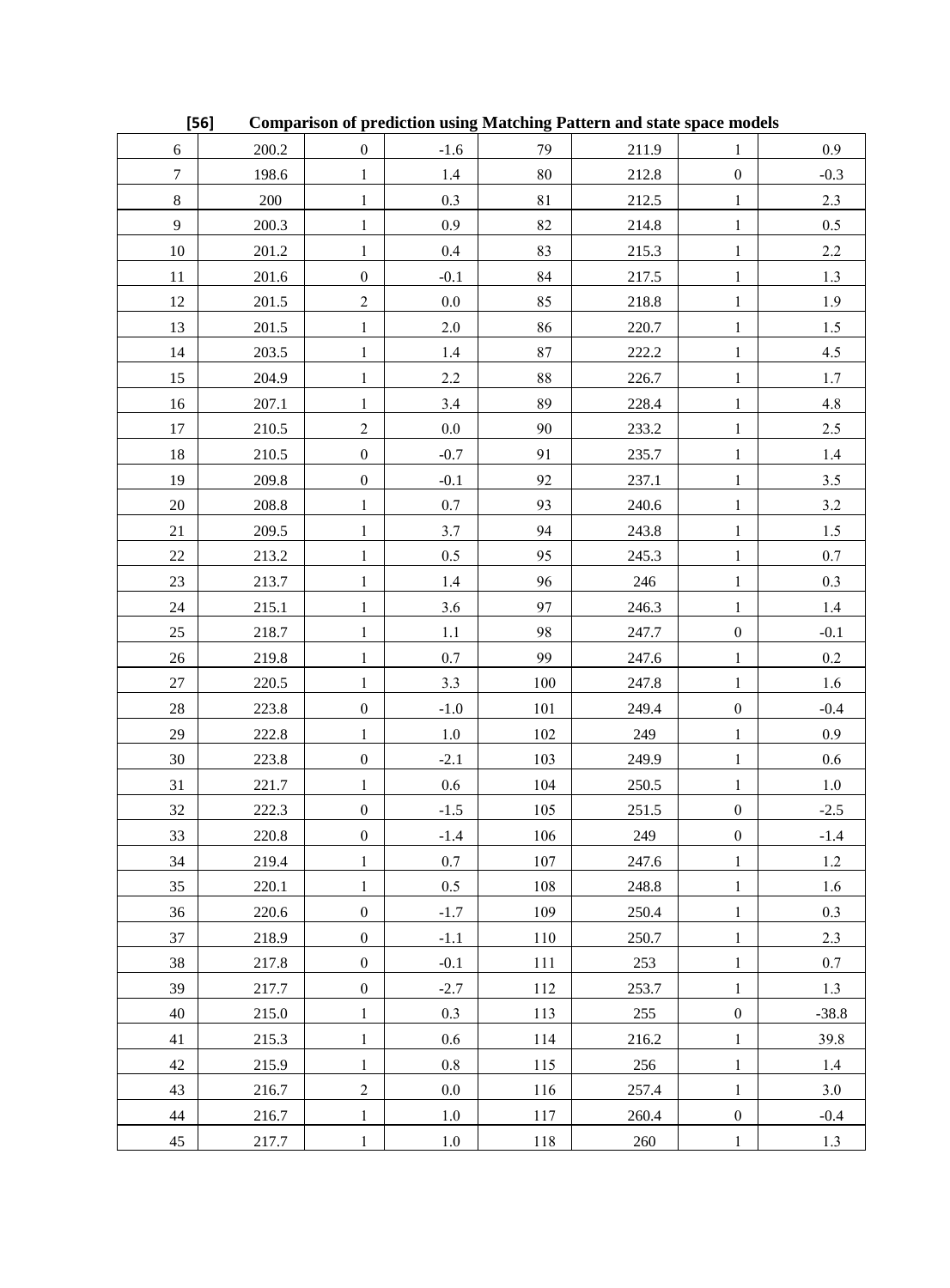|        | $[57]$ | <b>Iraqi Journal of Statistical Science</b> |         |     |       |                  |         |
|--------|--------|---------------------------------------------|---------|-----|-------|------------------|---------|
| 46     | 218.7  | $\mathbf{1}$                                | 4.2     | 119 | 261.3 | $\boldsymbol{0}$ | $-0.9$  |
| 47     | 222.9  | $\mathbf{1}$                                | 2.0     | 120 | 260.4 | $\mathbf{1}$     | 1.2     |
| $48\,$ | 224.9  | $\boldsymbol{0}$                            | $-2.7$  | 121 | 261.6 | $\boldsymbol{0}$ | $-0.8$  |
| 49     | 222.2  | $\boldsymbol{0}$                            | $-1.5$  | 122 | 260.8 | $\boldsymbol{0}$ | $-1.0$  |
| 50     | 220.7  | $\boldsymbol{0}$                            | $-0.7$  | 123 | 259.8 | $\boldsymbol{0}$ | $-0.8$  |
| 51     | 220    | $\boldsymbol{0}$                            | $-1.3$  | 124 | 259   | $\boldsymbol{0}$ | $-0.1$  |
| 52     | 218.7  | $\boldsymbol{0}$                            | $-1.7$  | 125 | 258.9 | $\boldsymbol{0}$ | $-1.5$  |
| 53     | 217    | $\boldsymbol{0}$                            | $-1.1$  | 126 | 257.4 | $\mathbf{1}$     | 0.3     |
| 54     | 215.9  | $\boldsymbol{0}$                            | $-0.1$  | 127 | 257.7 | $\mathbf{1}$     | $0.2\,$ |
| 55     | 215.8  | $\mathbf{0}$                                | $-1.7$  | 128 | 257.9 | $\boldsymbol{0}$ | $-0.5$  |
| 56     | 214.1  | $\boldsymbol{0}$                            | $-1.8$  | 129 | 257.4 | $\boldsymbol{0}$ | $-0.1$  |
| 57     | 212.3  | $\mathbf{1}$                                | $1.6\,$ | 130 | 257.3 | $\boldsymbol{0}$ | $-9.7$  |
| 58     | 213.9  | $\mathbf{1}$                                | 0.7     | 131 | 247.6 | $\mathbf{1}$     | 11.3    |
| 59     | 214.6  | $\boldsymbol{0}$                            | $-1.0$  | 132 | 258.9 | $\boldsymbol{0}$ | $-1.1$  |
| 60     | 213.6  | $\boldsymbol{0}$                            | $-1.5$  | 133 | 257.8 | $\boldsymbol{0}$ | $-0.1$  |
| 61     | 212.1  | $\boldsymbol{0}$                            | $-0.7$  | 134 | 257.7 | $\boldsymbol{0}$ | $-0.5$  |
| 62     | 211.4  | 1                                           | $1.7$   | 135 | 257.2 | $\mathbf{1}$     | $0.3\,$ |
| 63     | 213.1  | $\boldsymbol{0}$                            | $-0.2$  | 136 | 257.5 | $\boldsymbol{0}$ | $-0.7$  |
| 64     | 212.9  | $\mathbf{1}$                                | 0.4     | 137 | 256.8 | $\mathbf{1}$     | $0.7\,$ |
| 65     | 213.3  | $\boldsymbol{0}$                            | $-1.8$  | 138 | 257.5 | $\boldsymbol{0}$ | $-0.5$  |
| 66     | 211.5  | $\mathbf{1}$                                | $0.8\,$ | 139 | 257   | $\mathbf{1}$     | $0.6\,$ |
| 67     | 212.3  | $\mathbf{1}$                                | 0.7     | 140 | 257.6 | $\boldsymbol{0}$ | $-0.3$  |
| 68     | 213    | $\boldsymbol{0}$                            | $-2.0$  | 141 | 257.3 | $\,1$            | 0.2     |
| 69     | 211    | $\boldsymbol{0}$                            | $-0.3$  | 142 | 257.5 | $\mathbf{1}$     | 2.1     |
| $70\,$ | 210.7  | $\boldsymbol{0}$                            | $-0.6$  | 143 | 259.6 | $\mathbf{1}$     | $1.5\,$ |
| 71     | 210.1  | 1                                           | 1.3     | 144 | 261.1 | 1                | $1.8\,$ |
| $72\,$ | 211.4  | $\boldsymbol{0}$                            | $-1.4$  | 145 | 262.9 | $\ast$           | $\ast$  |
| 73     | 210    | $\boldsymbol{0}$                            | $-0.3$  |     |       |                  |         |

Using Singh  $(2001)$  algorithm which depend on finding the matchings of a pattern  $(k = 2)$  and the better matching gives the lowest value of the equation  $\nabla$ , and so we predict the rest of the series values, and repeats the same steps for the rest of the sizes  $(k = 3, 4, 5)$  so the results of the prediction using fuzzing matching patterns using this algorithm is shown in Table (4) the following:

**Table 4.** The forecast values of matching patterns.

|        |                         | --                     |
|--------|-------------------------|------------------------|
| series | <b>Original values</b>  | <b>Forecast values</b> |
|        | $\overline{\mathbf{r}}$ |                        |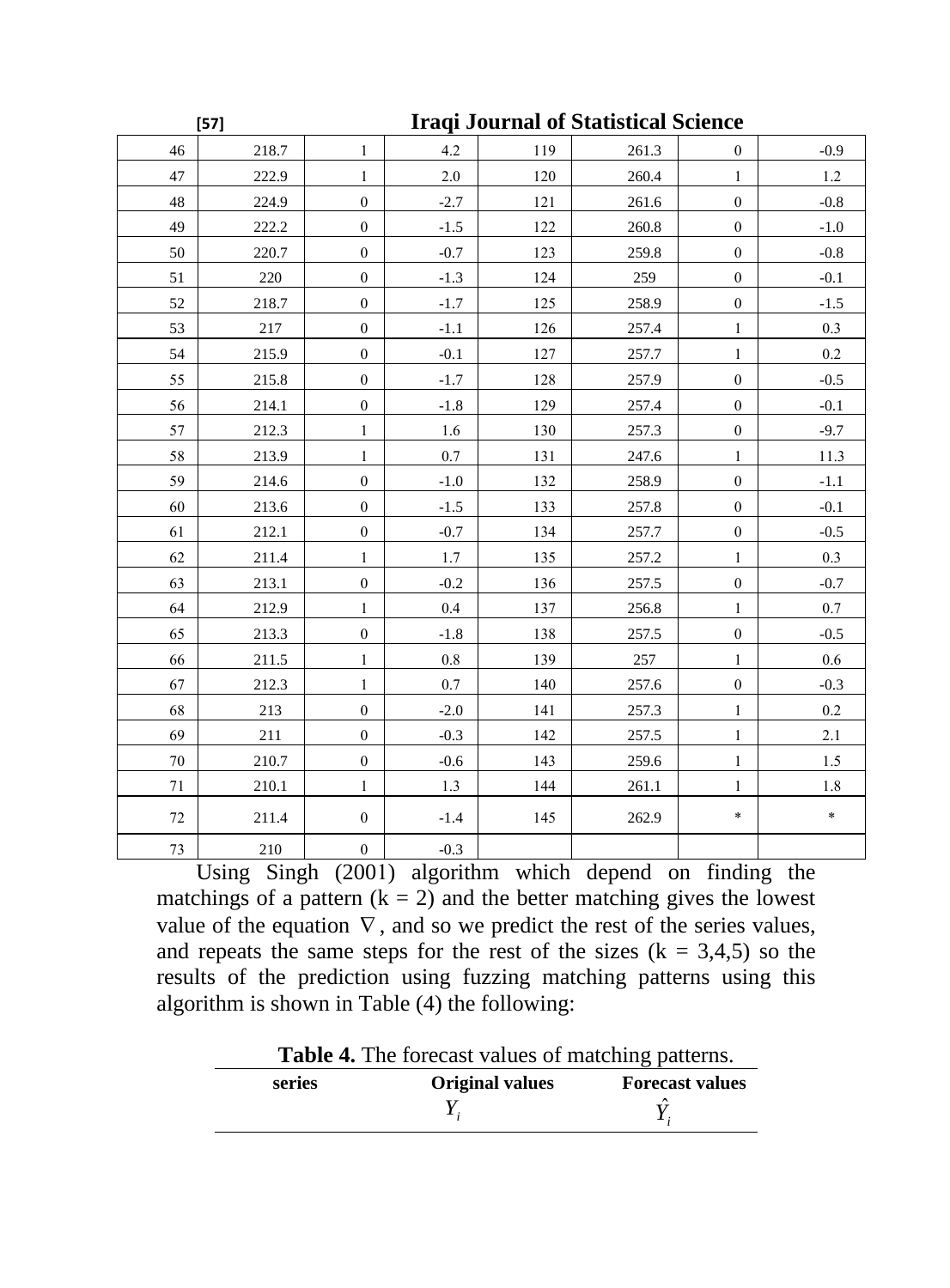| [58] | <b>Comparison of prediction using Matching Pattern and state space models</b> |       |        |  |  |
|------|-------------------------------------------------------------------------------|-------|--------|--|--|
|      | 146                                                                           | 263.3 | 255.66 |  |  |
|      | 147                                                                           | 262.8 | 217.45 |  |  |
|      | 148                                                                           | 261.8 | 227.24 |  |  |
|      | 149                                                                           | 262.2 | 228.52 |  |  |
|      | 150                                                                           | 262.7 | 228.52 |  |  |

 By comparing the predictive values of matching patterns with the status space through the criteria used for each of them, it was noted that the best predictive values can be obtained through the status space and according to the criteria for choosing the prediction accuracy as shown in Table (5) the following:

**Table 5.** The values of the models quality test criteria in forecasting

|              | TOTCCASHILE. |            |             |
|--------------|--------------|------------|-------------|
| models       | MSE          | <b>MAE</b> | <b>MAPE</b> |
| matching     | 2.2500       | 1.2490     | 86.498      |
| patterns     |              |            |             |
|              | 0.1005       | 0.6082     | 122.65      |
| status space | 19           | 59         |             |

## **7. Conclusions**

The research concluded some conclusions, including:

- 1- It was found through practical application that the prediction of linear dynamic models, which are models of the state space, gives better predictive values than matching patterns.
- 2- The mean square error, forecast error, and test criteria for the accuracy of predictive results of linear dynamic models represented by state space models were less than in matching patterns, Which indicates the superiority of the dynamic models over the symmetric patterns and predict the future values of the case study.
- 3- The same study can be used for sophisticated matching patterns algorithms and compare their predictive values with dynamic models to see which gives better results in prediction

## **Reference**

1. AlKayat, Bassel Thanoon, (2011)," Markovian modeling with practical applications" Dar Iben Alhaytham For printing and publishing,Unversity of Mosul.